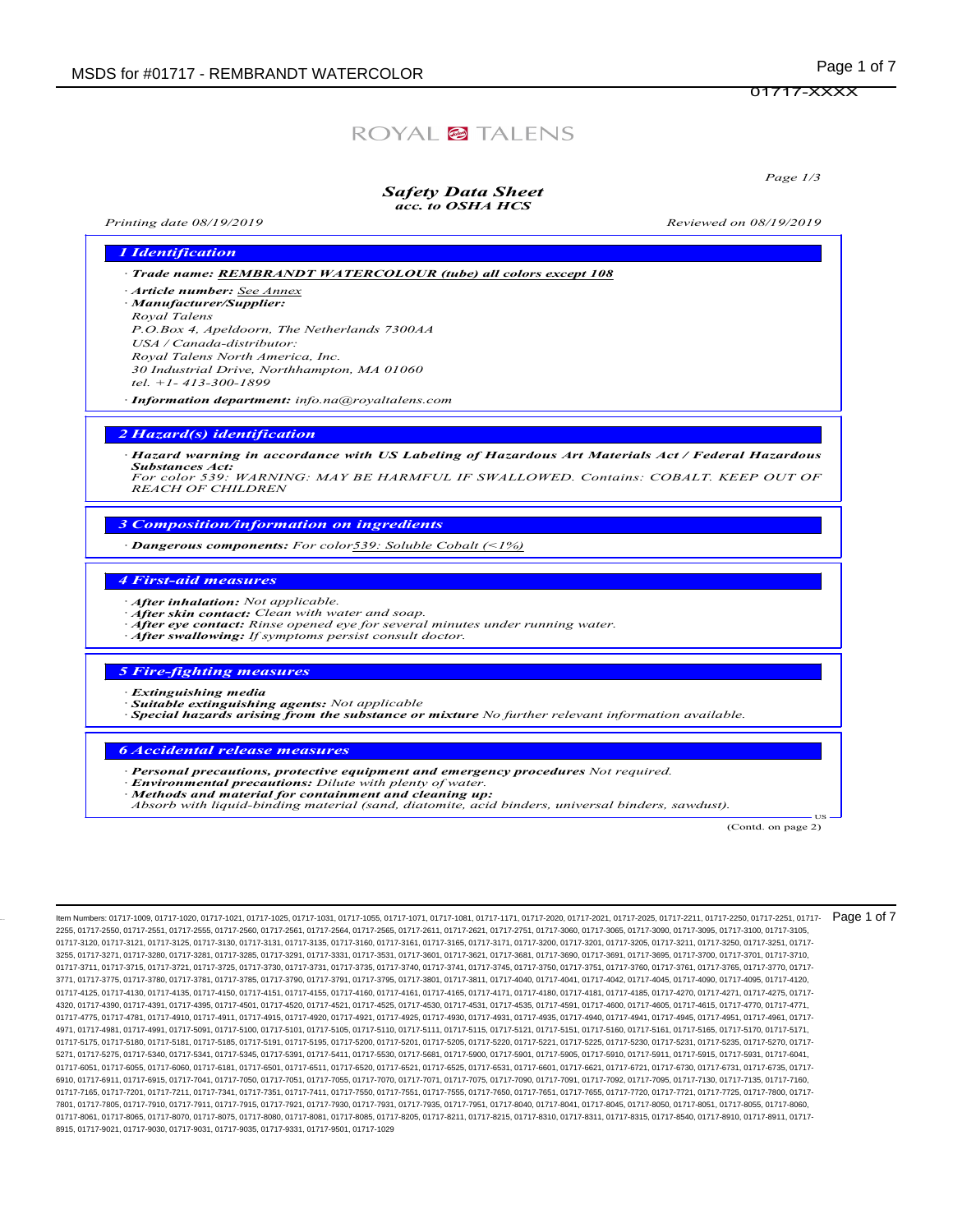### Safety Data Sheet

### acc. to OSHA HCS

Printing date 08/19/2019 Reviewed on 08/19/2019

(Contd. of page 1)

(Contd. on page

US

#### 7 Handling and storage

· Precautions for safe handling: No special measures required.

#### 8 Exposure controls/personal protection

Control parameters

- · Components with limit values that require monitoring at the workplace:
- The product does not contain any relevant quantities of materials with critical values that have to be monitored at the workplace.
- General protective and hygienic measures: Wash hands before breaks and at the end of work. **Protection of hands:**
- Penetration time of glove material Not applicable.
- Eye protection: Not required.

| <b>9 Physical and chemical properties</b>                                                         |                                                                |  |
|---------------------------------------------------------------------------------------------------|----------------------------------------------------------------|--|
| · Appearance:<br>Form:<br>Color:<br>· Odor:                                                       | Liquid<br>According to product specification<br>Characteristic |  |
| $\cdot$ pH-value:                                                                                 | $5,0 - 6,0$                                                    |  |
| Change in condition<br><b>Melting point/Melting range:</b><br><b>Boiling point/Boiling range:</b> | Not determined.<br>$100 °C$ (212 °F)                           |  |
| · Flash point:                                                                                    | Not applicable.                                                |  |
| · Flammability (solid, gaseous):                                                                  | Not applicable.                                                |  |
| · Decomposition temperature:                                                                      | Not determined.                                                |  |
| · Density:<br>Vapor density<br>· Evaporation rate                                                 | Not determined.<br>Not applicable.<br>Not applicable.          |  |
| Solubility in / Miscibility with<br>Water:                                                        | Fully miscible.                                                |  |
| · Partition coefficient (n-octanol/water): Not determined.                                        |                                                                |  |
| Viscosity:<br>Dynamic:<br>Kinematic:                                                              | Not applicable.<br>Not applicable.                             |  |

#### 10 Stability and reactivity

Possibility of hazardous reactions No dangerous reactions known.

- Conditions to avoid No further relevant information available.
- · Incompatible materials: No further relevant information available.
- · Hazardous decomposition products: No decomposition if used according to specifications.

#### 11 Toxicological information

Carcinogenic categories:

· NTP (National Toxicology Program)

None of the ingredients is listed.

Item Numbers: 01717-1009, 01717-1020, 01717-1021, 01717-1025, 01717-1031, 01717-1055, 01717-1071, 01717-1081, 01717-1171, 01717-2020, 01717-2021, 01717-2025, 01717-2211, 01717-2250, 01717-2251, 01717- 2255, 01717-2550, 01717-2551, 01717-2555, 01717-2560, 01717-2561, 01717-2564, 01717-2565, 01717-2611, 01717-2621, 01717-2751, 01717-3060, 01717-3065, 01717-3090, 01717-3095, 01717-3100, 01717-3105, 01717-3120, 01717-3121, 01717-3125, 01717-3130, 01717-3131, 01717-3135, 01717-3160, 01717-3161, 01717-3165, 01717-3171, 01717-3200, 01717-3200, 01717-3205, 01717-3211, 01717-3250, 01717-3250, 01717-3250, 01717-3250, 01717-3 3255, 01717-3271, 01717-3280, 01717-3281, 01717-3285, 01717-3291, 01717-3331, 01717-3531, 01717-3601, 01717-3621, 01717-3681, 01717-3690, 01717-3691, 01717-3695, 01717-3700, 01717-3701, 01717-3710, 01717-3711, 01717-3715, 01717-3721, 01717-3725, 01717-3730, 01717-3731, 01717-3735, 01717-3740, 01717-3741, 01717-3745, 01717-3750, 01717-3751, 01717-3760, 01717-3760, 01717-3765, 01717-3760, 01717-3760, 01717-3760, 01717-3 3771, 01717-3775, 01717-3780, 01717-3781, 01717-3785, 01717-3790, 01717-3791, 01717-3795, 01717-3801, 01717-3811, 01717-4040, 01717-4041, 01717-4042, 01717-4045, 01717-4090, 01717-4095, 01717-4120, 01717-4125, 01717-4130, 01717-4135, 01717-4150, 01717-4151, 01717-4155, 01717-4160, 01717-4161, 01717-417, 01717-4156, 01717-4181, 01717-4185, 01717-4185, 01717-4270, 01717-4271, 01717-4271, 01717-4185, 01717-4185, 01717-41 4320, 01717-4390, 01717-4391, 01717-4395, 01717-4501, 01717-4520, 01717-4521, 01717-4525, 01717-4530, 01717-4531, 01717-4535, 01717-4591, 01717-4600, 01717-4605, 01717-4615, 01717-4770, 01717-4771, 01717-4775, 01717-4781, 01717-4910, 01717-4911, 01717-4915, 01717-4920, 01717-4921, 01717-4925, 01717-4930, 01717-4931, 01717-4935, 01717-4940, 01717-4941, 01717-4945, 01717-4951, 01717-4961, 01717- 4971, 01717-4981, 01717-4991, 01717-5091, 01717-5100, 01717-5101, 01717-5105, 01717-5110, 01717-5110, 01717-511, 01717-5110, 01717-5121, 01717-5166, 01717-5165, 01717-5170, 01717-5171, 01717-5175, 01717-5180, 01717-5181, 01717-5185, 01717-5191, 01717-5195, 01717-5200, 01717-5201, 01717-5205, 01717-5221, 01717-5221, 01717-5230, 01717-5231, 01717-5235, 01717-5225, 01717-5225, 01717-5225, 01717-5225, 01717-5 5271, 01717-5275, 01717-5340, 01717-5341, 01717-5345, 01717-5391, 01717-5411, 01717-5530, 01717-5681, 01717-5900, 01717-5901, 01717-5905, 01717-5910, 01717-5911, 01717-5915, 01717-5931, 01717-6041, 01717-6051, 01717-6055, 01717-6060, 01717-6181, 01717-6501, 01717-6511, 01717-6520, 01717-6521, 01717-6531, 01717-6531, 01717-6721, 01717-6721, 01717-6730, 01717-6731, 01717-6731, 01717-6731, 01717-6731, 01717-6731, 01717-6 6910, 01717-6911, 01717-6915, 01717-7041, 01717-7050, 01717-7051, 01717-7055, 01717-7070, 01717-7071, 01717-7075, 01717-7080, 01717-7091, 01717-7092, 01717-7095, 01717-7130, 01717-7135, 01717-7160, 01717-7165, 01717-7201, 01717-7211, 01717-7341, 01717-7551, 01717-7551, 01717-7551, 01717-7555, 01717-7555, 01717-7655, 01717-7655, 01717-7655, 01717-7720, 01717-7690, 01717-7800, 01717-780, 01717-721, 01717-7800, 01717-780 7801, 01717-7805, 01717-7910, 01717-7911, 01717-7915, 01717-7921, 01717-7930, 01717-7931, 01717-7935, 01717-7951, 01717-8040, 01717-8041, 01717-8045, 01717-8050, 01717-8051, 01717-8055, 01717-8060, 01717-8061, 01717-8065, 01717-8070, 01717-8075, 01717-8080, 01717-8081, 01717-8085, 01717-8205, 01717-8211, 01717-8215, 01717-8310, 01717-8310, 01717-8311, 01717-8211, 01717-8211, 01717-8211, 01717-8910, 01717-8910, 01717-8 8915, 01717-9021, 01717-9030, 01717-9031, 01717-9035, 01717-9331, 01717-9501, 01717-1029 Page 2 of 7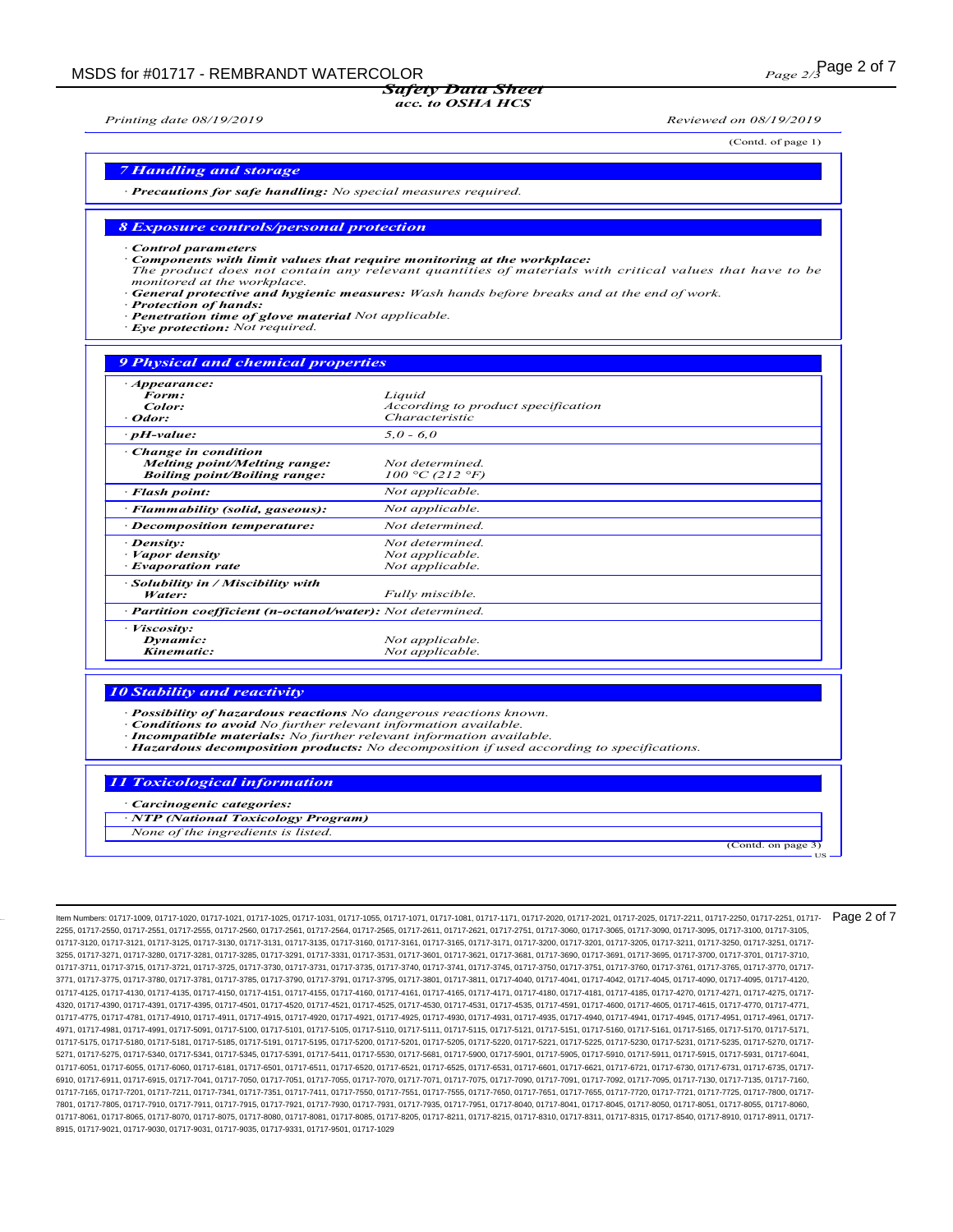#### acc. to OSHA HCS

(Contd. of page 2)

· OSHA-Ca (Occupational Safety & Health Administration) None of the ingredients is listed.

#### 12 Ecological information

**Toxicity** 

- Aquatic toxicity: No further relevant information available.
- Persistence and degradability No further relevant information available.

· General notes:

Do not allow undiluted product or large quantities of it to reach ground water, water course or sewage system.

#### 13 Disposal considerations

· Recommended cleansing agent: Water, if necessary with cleansing agents.

#### 14 Transport information

| · UN-Number<br>$\cdot$ DOT                          | Not applicable.<br>Void |
|-----------------------------------------------------|-------------------------|
| • Transport hazard class(es) Not applicable         |                         |
| DOT, ADR, ADN, IMDG, IATA<br>- Class                | Void                    |
| · Packing group<br><b>DOT, ADR, IMDG, IATA</b> Void | None                    |
| • UN "Model Regulation": Void                       |                         |

#### 15 Regulatory information

- · Safety, health and environmental regulations/legislation specific for the substance or mixture
- · TSCA (Toxic Substances Control Act):
- All components have the value ACTIVE.
- · Hazardous Air Pollutants None of the ingredients is listed.

### 16 Other information

- This information is based on our present knowledge. However, this shall not constitute a guarantee for any specific product features and shall not establish a legally valid contractual relationship.

Date of preparation / last revision 08/19/2019 / 1.0

· Abbreviations and acronyms:

ADR: Accord européen sur le transport des marchandises dangereuses par Route (European Agreement concerning the International<br>Carriage of Dangerous Goods by Road)<br>IMDG: International Maritime Code for Dangerous Goods<br>IMDG:

- *ELINCS: European List of Notified Chemical Substances*<br>*ELINCS: European List of Notified Chemical Substances*<br>*CAS: Chemical Abstracts Service (division of the American Chemical Society)*<br>*OSHA: Occupational Safety & Hea*
- 
- 
- 

Item Numbers: 01717-1009, 01717-1020, 01717-1021, 01717-1025, 01717-1031, 01717-1055, 01717-1071, 01717-1081, 01717-1171, 01717-2020, 01717-2021, 01717-2025, 01717-2211, 01717-2250, 01717-2251, 01717- 2255, 01717-2550, 01717-2551, 01717-2555, 01717-2560, 01717-2561, 01717-2564, 01717-2565, 01717-2611, 01717-2621, 01717-2751, 01717-3060, 01717-3065, 01717-3090, 01717-3095, 01717-3100, 01717-3105, 01717-3120, 01717-3121, 01717-3125, 01717-3130, 01717-3131, 01717-3135, 01717-3160, 01717-3161, 01717-3165, 01717-3171, 01717-3200, 01717-3200, 01717-3205, 01717-3211, 01717-3250, 01717-3225, 01717-3250, 01717-3250, 01717-3 3255, 01717-3271, 01717-3280, 01717-3281, 01717-3285, 01717-3291, 01717-3331, 01717-3531, 01717-3601, 01717-3621, 01717-3681, 01717-3690, 01717-3691, 01717-3695, 01717-3700, 01717-3701, 01717-3710, 01717-3711, 01717-3715, 01717-3721, 01717-3725, 01717-3730, 01717-3731, 01717-3735, 01717-3740, 01717-3741, 01717-3745, 01717-3750, 01717-3751, 01717-3760, 01717-3761, 01717-3765, 01717-3770, 01717-3761, 01717-3760, 01717-3 3771, 01717-3775, 01717-3780, 01717-3781, 01717-3785, 01717-3790, 01717-3791, 01717-3795, 01717-3801, 01717-3811, 01717-4040, 01717-4041, 01717-4042, 01717-4045, 01717-4090, 01717-4095, 01717-4120, 01717-4125, 01717-4130, 01717-4135, 01717-4150, 01717-4151, 01717-4155, 01717-4160, 01717-4161, 01717-417, 01717-4156, 01717-4181, 01717-4185, 01717-4185, 01717-4270, 01717-4271, 01717-4271, 01717-4185, 01717-4185, 01717-41 4320, 01717-4390, 01717-4391, 01717-4395, 01717-4501, 01717-4520, 01717-4521, 01717-4525, 01717-4530, 01717-4531, 01717-4535, 01717-4591, 01717-4600, 01717-4605, 01717-4615, 01717-4770, 01717-4771, 01717-4775, 01717-4781, 01717-4910, 01717-4911, 01717-4915, 01717-4920, 01717-4921, 01717-4925, 01717-4930, 01717-4931, 01717-4935, 01717-4940, 01717-4941, 01717-4945, 01717-4951, 01717-4961, 01717- 4971, 01717-4981, 01717-4991, 01717-5091, 01717-5100, 01717-5101, 01717-5105, 01717-5110, 01717-5110, 01717-511, 01717-5110, 01717-5121, 01717-5166, 01717-5165, 01717-5170, 01717-5171, 01717-5175, 01717-5180, 01717-5181, 01717-5185, 01717-5191, 01717-5195, 01717-5200, 01717-5201, 01717-5205, 01717-5221, 01717-5221, 01717-5230, 01717-5231, 01717-5235, 01717-5225, 01717-5225, 01717-5225, 01717-5225, 01717-5 5271, 01717-5275, 01717-5340, 01717-5341, 01717-5345, 01717-5391, 01717-5411, 01717-5530, 01717-5681, 01717-5900, 01717-5901, 01717-5905, 01717-5910, 01717-5911, 01717-5915, 01717-5931, 01717-6041, 01717-6051, 01717-6055, 01717-6060, 01717-6181, 01717-6501, 01717-6511, 01717-6520, 01717-6521, 01717-6531, 01717-6531, 01717-6721, 01717-6721, 01717-6730, 01717-6731, 01717-6731, 01717-6731, 01717-6731, 01717-6731, 01717-6 6910, 01717-6911, 01717-6915, 01717-7041, 01717-7050, 01717-7051, 01717-7055, 01717-7070, 01717-7071, 01717-7075, 01717-7080, 01717-7091, 01717-7092, 01717-7095, 01717-7130, 01717-7135, 01717-7160, 01717-7165, 01717-7201, 01717-7211, 01717-7341, 01717-7551, 01717-7551, 01717-7551, 01717-7555, 01717-7555, 01717-7655, 01717-7655, 01717-7655, 01717-7720, 01717-7690, 01717-7800, 01717-780, 01717-721, 01717-7800, 01717-780 7801, 01717-7805, 01717-7910, 01717-7911, 01717-7915, 01717-7921, 01717-7930, 01717-7931, 01717-7935, 01717-7951, 01717-8040, 01717-8041, 01717-8045, 01717-8050, 01717-8051, 01717-8055, 01717-8060, 01717-8061, 01717-8065, 01717-8070, 01717-8075, 01717-8080, 01717-8081, 01717-8085, 01717-8215, 01717-8211, 01717-8215, 01717-8310, 01717-8311, 01717-8315, 01717-8540, 01717-8910, 01717-8911, 01717-8311, 01717-8910, 01717-8 8915, 01717-9021, 01717-9030, 01717-9031, 01717-9035, 01717-9331, 01717-9501, 01717-1029 Page 3 of 7

US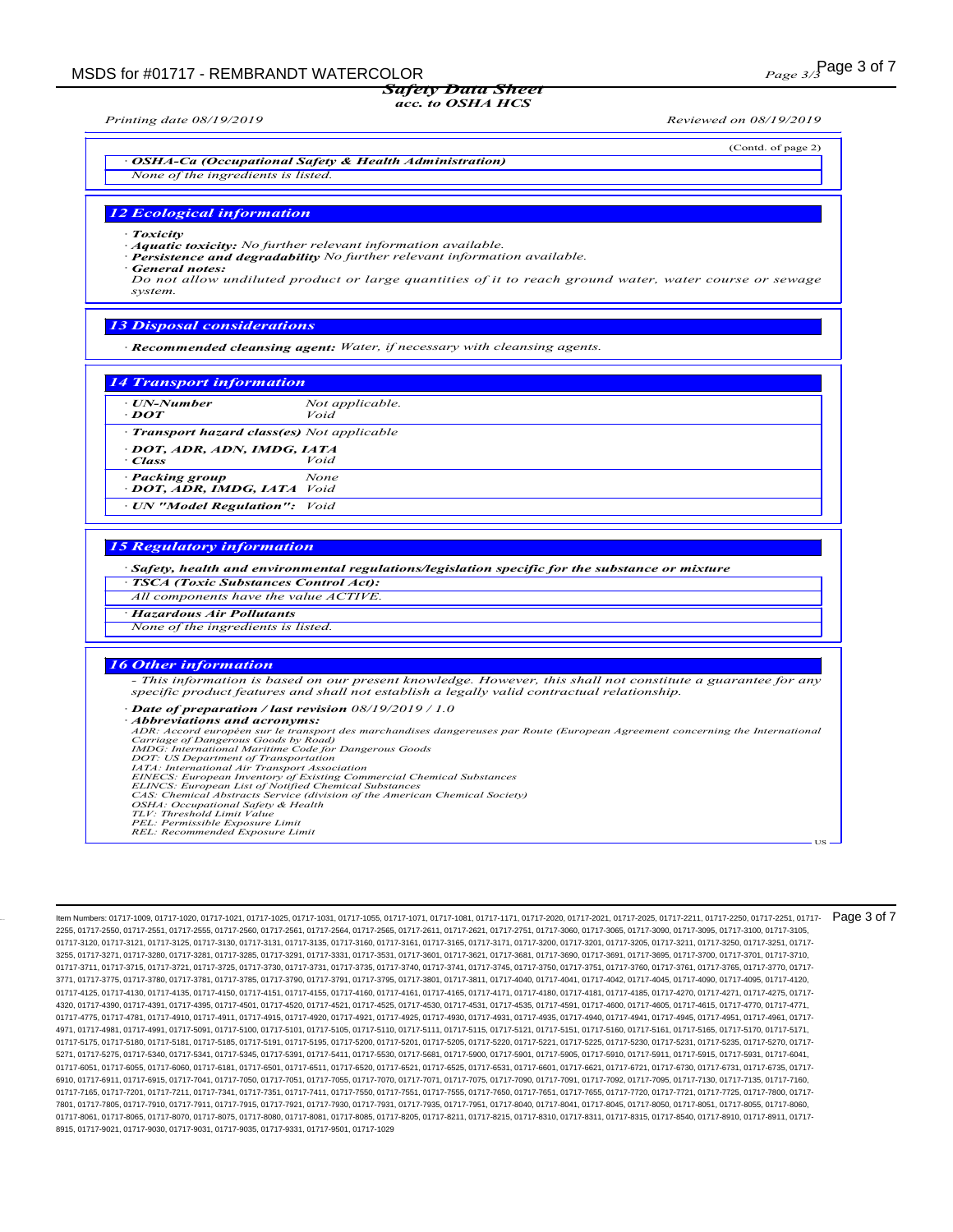## ROYAL<sup>@</sup>TALENS

**Annex to: SDS Rembrandt water colours (tubes) all colours except 108 (05.xx.xxx\_USA\_08-19-2019)**

The following Royal Talens Item numbers and EAN codes are related to this Safety Data Sheet.

| Item $#$ | <b>EAN</b> code |
|----------|-----------------|
| 05011060 | 8712079436438   |
| 05011120 | 8712079425340   |
| 05012070 | 8712079436445   |
| 05012090 | 8712079436483   |
| 05012110 | 8712079436544   |
| 05012230 | 8712079425357   |
| 05012240 | 8712079425364   |
| 05012270 | 8712079425371   |
| 05012290 | 8712079436858   |
| 05012300 | 8712079436971   |
| 05012310 | 8712079436841   |
| 05012340 | 8712079425388   |
| 05012380 | 8712079436513   |
| 05012420 | 8712079425395   |
| 05012440 | 8712079425401   |
| 05012460 | 8712079436476   |
| 05012470 | 8712079436490   |
| 05012480 | 8712079436506   |
| 05012540 | 8712079442699   |
| 05012640 | 8712079436568   |
| 05012650 | 8712079425418   |
| 05012720 | 8712079436469   |
| 05012780 | 8712079436551   |
| 05012910 | 8712079436520   |
| 05012960 | 8712079436834   |
| 05012970 | 8712079436537   |
| 05013050 | 8712079436582   |
| 05013060 | 8712079425425   |
| 05013110 | 8712079436575   |
| 05013180 | 8712079436643   |
| 05013210 | 8712079425432   |
| 05013240 | 8712079425449   |
| 05013250 | 8712079425456   |
| 05013260 | 8712079425463   |
| 05013310 | 8712079425470   |
| 05013360 | 8712079436636   |
| 05013470 | 8712079425487   |
| 05013490 | 8712079425494   |
| 05013540 | 8712079436599   |
| 05013550 | 8712079436629   |
| 05013570 | 8712079436674   |
| 05013640 | 8712079436605   |
|          |                 |

#### Annex to 05.xx.xxxx\_USA\_08-19-2019 Page **1** of **4**

Item Numbers: 01717-1009, 01717-1020, 01717-1021, 01717-1025, 01717-1031, 01717-1055, 01717-1071, 01717-1081, 01717-1171, 01717-2020, 01717-2021, 01717-2025, 01717-2211, 01717-2250, 01717-2251, 01717- 2255, 01717-2550, 01717-2551, 01717-2555, 01717-2560, 01717-2561, 01717-2564, 01717-2565, 01717-2611, 01717-2621, 01717-2751, 01717-3060, 01717-3065, 01717-3090, 01717-3095, 01717-3100, 01717-3105, 01717-3120, 01717-3121, 01717-3125, 01717-3130, 01717-3131, 01717-3135, 01717-3160, 01717-3161, 01717-3165, 01717-3171, 01717-3200, 01717-3200, 01717-3205, 01717-3211, 01717-3250, 01717-3250, 01717-3250, 01717-3250, 01717-3 3255, 01717-3271, 01717-3280, 01717-3281, 01717-3285, 01717-3291, 01717-3331, 01717-3531, 01717-3601, 01717-3621, 01717-3681, 01717-3690, 01717-3691, 01717-3695, 01717-3700, 01717-3701, 01717-3710, 01717-3711, 01717-3715, 01717-3721, 01717-3725, 01717-3730, 01717-3731, 01717-3735, 01717-3740, 01717-3741, 01717-3745, 01717-3750, 01717-3751, 01717-3760, 01717-3760, 01717-3765, 01717-3760, 01717-3760, 01717-3760, 01717-3 3771, 01717-3775, 01717-3780, 01717-3781, 01717-3785, 01717-3790, 01717-3791, 01717-3795, 01717-3801, 01717-3811, 01717-4040, 01717-4041, 01717-4042, 01717-4045, 01717-4090, 01717-4095, 01717-4120, 01717-4125, 01717-4130, 01717-4135, 01717-4150, 01717-4151, 01717-4155, 01717-4160, 01717-4161, 01717-417, 01717-4156, 01717-4181, 01717-4185, 01717-4185, 01717-4270, 01717-4271, 01717-4271, 01717-4185, 01717-4185, 01717-41 4320, 01717-4390, 01717-4391, 01717-4395, 01717-4501, 01717-4520, 01717-4521, 01717-4525, 01717-4530, 01717-4531, 01717-4535, 01717-4591, 01717-4600, 01717-4605, 01717-4615, 01717-4770, 01717-4771, 01717-4775, 01717-4781, 01717-4910, 01717-4911, 01717-4915, 01717-4920, 01717-4921, 01717-4925, 01717-4930, 01717-4931, 01717-4935, 01717-4940, 01717-4941, 01717-4945, 01717-4951, 01717-4961, 01717- 4971, 01717-4981, 01717-4991, 01717-5091, 01717-5100, 01717-5101, 01717-5105, 01717-5110, 01717-5110, 01717-511, 01717-5110, 01717-5121, 01717-5166, 01717-5165, 01717-5170, 01717-5171, 01717-5175, 01717-5180, 01717-5181, 01717-5185, 01717-5191, 01717-5195, 01717-5200, 01717-5201, 01717-5205, 01717-5221, 01717-5221, 01717-5230, 01717-5231, 01717-5235, 01717-5225, 01717-5225, 01717-5225, 01717-5225, 01717-5 5271, 01717-5275, 01717-5340, 01717-5341, 01717-5345, 01717-5391, 01717-5411, 01717-5530, 01717-5681, 01717-5900, 01717-5901, 01717-5905, 01717-5910, 01717-5911, 01717-5915, 01717-5931, 01717-6041, 01717-6051, 01717-6055, 01717-6060, 01717-6181, 01717-6501, 01717-6511, 01717-6520, 01717-6521, 01717-6531, 01717-6531, 01717-6721, 01717-6721, 01717-6730, 01717-6731, 01717-6731, 01717-6731, 01717-6731, 01717-6731, 01717-6 6910, 01717-6911, 01717-6915, 01717-7041, 01717-7050, 01717-7051, 01717-7055, 01717-7070, 01717-7071, 01717-7075, 01717-7090, 01717-7091, 01717-7092, 01717-7092, 01717-7095, 01717-7030, 01717-709, 01717-7090, 01717-7135, 01 01717-7165, 01717-7201, 01717-7211, 01717-7341, 01717-7351, 01717-7411, 01717-7550, 01717-7551, 01717-7555, 01717-7655, 01717-7655, 01717-7655, 01717-7720, 01717-7721, 01717-7721, 01717-7785, 01717-7721, 01717-725, 01717-78 7801, 01717-7805, 01717-7910, 01717-7911, 01717-7915, 01717-7921, 01717-7930, 01717-7931, 01717-7935, 01717-7951, 01717-8040, 01717-8041, 01717-8045, 01717-8050, 01717-8051, 01717-8055, 01717-8060, 01717-8061, 01717-8065, 01717-8070, 01717-8075, 01717-8080, 01717-8081, 01717-8085, 01717-8205, 01717-8211, 01717-8215, 01717-8310, 01717-8311, 01717-8315, 01717-8310, 01717-8310, 01717-8315, 01717-8840, 01717-8910, 01717-8 8915, 01717-9021, 01717-9030, 01717-9031, 01717-9035, 01717-9331, 01717-9501, 01717-1029 Page 4 of 7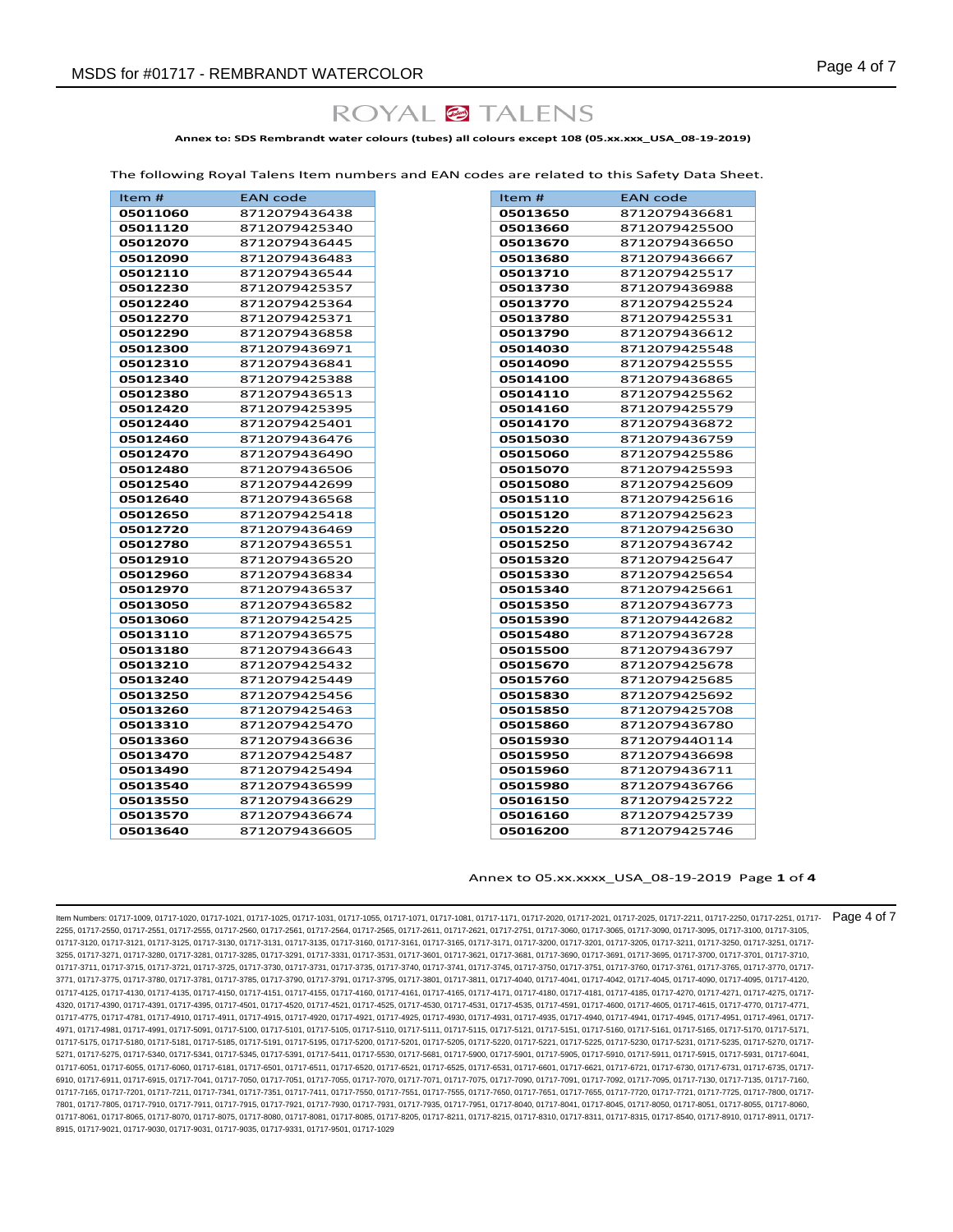# ROYAL<sup>6</sup> TALENS

**Annex to: SDS Rembrandt water colours (tubes) all colours except 108 (05.xx.xxx\_USA\_08-19-2019)**

| Item #   | <b>EAN code</b> |
|----------|-----------------|
| 05016230 | 8712079425753   |
| 05016290 | 8712079425760   |
| 05016300 | 8712079436995   |
| 05016330 | 8712079425777   |
| 05016400 | 8712079425784   |
| 05016440 | 8712079425791   |
| 05016450 | 8712079425807   |
| 05016620 | 8712079425814   |
| 05016680 | 8712079436827   |
| 05016750 | 8712079425821   |
| 05016810 | 8712079436810   |
| 05016820 | 8712079436803   |
| 05017010 | 8712079436919   |
| 05017020 | 8712079436926   |
| 05017080 | 8712079425838   |
| 05017150 | 8712079425845   |
| 05017350 | 8712079436902   |
| 05017480 | 8712079436896   |
| 05017490 | 8712079436889   |
| 05018000 | 8712079436940   |
| 05018020 | 8712079436957   |
| 05018050 | 8712079436964   |
| 05018400 | 8712079436933   |
| 05018430 | 8712079437008   |
| 05018460 | 8712079437022   |
| 05018470 | 8712079437015   |
| 05018480 | 8712079437039   |
| 05018600 | 8712079437046   |
| 05018610 | 8712079437053   |
| 05018620 | 8712079437060   |
| 05018630 | 8712079437077   |
| 05018640 | 8712079437084   |
| 05018650 | 8712079437091   |
| 05018660 | 8712079437107   |
| 05018670 | 8712079437114   |
| 05041060 | 8712079437817   |
| 05041120 | 8712079052935   |
| 05042070 | 8712079052454   |
| 05042080 | 8712079052478   |
| 05042090 | 8712079437855   |
| 05042100 | 8712079052492   |
| 05042110 | 8712079052515   |
| 05042230 | 8712079052942   |
| 05042240 | 8712079052959   |

| Item #   | <b>EAN code</b> |
|----------|-----------------|
| 05042270 | 8712079052522   |
| 05042290 | 8712079438135   |
| 05042300 | 8712079438234   |
| 05042310 | 8712079052966   |
| 05042340 | 8712079052560   |
| 05042380 | 8712079052973   |
| 05042420 | 8712079052980   |
| 05042440 | 8712079052997   |
| 05042460 | 8712079437848   |
| 05042470 | 8712079437862   |
| 05042480 | 8712079437879   |
| 05042540 | 8712079052577   |
| 05042640 | 8712079437916   |
| 05042650 | 8712079053000   |
| 05042660 | 8712079052584   |
| 05042680 | 8712079053017   |
| 05042690 | 8712079052591   |
| 05042700 | 8712079053024   |
| 05042710 | 8712079053031   |
| 05042720 | 8712079437831   |
| 05042780 | 8712079437909   |
| 05042910 | 8712079437886   |
| 05042960 | 8712079438128   |
| 05042970 | 8712079437893   |
| 05043030 | 8712079052607   |
| 05043050 | 8712079437923   |
| 05043060 | 8712079052614   |
| 05043110 | 8712079052621   |
| 05043140 | 8712079053048   |
| 05043180 | 8712079052638   |
| 05043210 | 8712079053055   |
| 05043240 | 8712079053062   |
| 05043250 | 8712079053079   |
| 05043260 | 8712079052645   |
| 05043310 | 8712079052652   |
| 05043360 | 8712079053086   |
| 05043390 | 8712079052669   |
| 05043470 | 8712079053093   |
| 05043490 | 8712079053109   |
| 05043540 | 8712079437930   |
| 05043550 | 8712079437961   |
| 05043570 | 8712079437992   |
| 05043640 | 8712079437947   |
| 05043650 | 8712079438005   |
|          |                 |

#### Annex to 05.xx.xxxx\_USA\_08-19-2019 Page **2** of **4**

Item Numbers: 01717-1009, 01717-1020, 01717-1021, 01717-1025, 01717-1031, 01717-1055, 01717-1071, 01717-1081, 01717-1171, 01717-2020, 01717-2021, 01717-2025, 01717-2211, 01717-2250, 01717-2251, 01717- 2255, 01717-2550, 01717-2551, 01717-2555, 01717-2560, 01717-2561, 01717-2564, 01717-2565, 01717-2611, 01717-2621, 01717-2751, 01717-3060, 01717-3065, 01717-3090, 01717-3095, 01717-3100, 01717-3105, 01717-3120, 01717-3121, 01717-3125, 01717-3130, 01717-3131, 01717-3135, 01717-3160, 01717-3161, 01717-3165, 01717-3171, 01717-3200, 01717-3200, 01717-3205, 01717-3211, 01717-3250, 01717-3250, 01717-3250, 01717-3250, 01717-3 3255, 01717-3271, 01717-3280, 01717-3281, 01717-3285, 01717-3291, 01717-3331, 01717-3531, 01717-3601, 01717-3621, 01717-3681, 01717-3690, 01717-3691, 01717-3695, 01717-3700, 01717-3701, 01717-3710, 01717-3711, 01717-3715, 01717-3721, 01717-3725, 01717-3730, 01717-3731, 01717-3735, 01717-3740, 01717-3741, 01717-3745, 01717-3750, 01717-3751, 01717-3760, 01717-3760, 01717-3765, 01717-3760, 01717-3760, 01717-3760, 01717-3 3771, 01717-3775, 01717-3780, 01717-3781, 01717-3785, 01717-3790, 01717-3791, 01717-3795, 01717-3801, 01717-3811, 01717-4040, 01717-4041, 01717-4042, 01717-4045, 01717-4090, 01717-4095, 01717-4120, 01717-4125, 01717-4130, 01717-4135, 01717-4150, 01717-4151, 01717-4155, 01717-4160, 01717-4161, 01717-417, 01717-4156, 01717-4181, 01717-4185, 01717-4185, 01717-4270, 01717-4271, 01717-4271, 01717-4185, 01717-4185, 01717-41 4320, 01717-4390, 01717-4391, 01717-4395, 01717-4501, 01717-4520, 01717-4521, 01717-4525, 01717-4530, 01717-4531, 01717-4535, 01717-4591, 01717-4600, 01717-4605, 01717-4615, 01717-4770, 01717-4771, 01717-4775, 01717-4781, 01717-4910, 01717-4911, 01717-4915, 01717-4920, 01717-4921, 01717-4925, 01717-4930, 01717-4931, 01717-4935, 01717-4940, 01717-4941, 01717-4945, 01717-4951, 01717-4961, 01717- 4971, 01717-4981, 01717-4991, 01717-5091, 01717-5100, 01717-5101, 01717-5105, 01717-5110, 01717-5110, 01717-511, 01717-5110, 01717-5121, 01717-5166, 01717-5165, 01717-5170, 01717-5171, 01717-5175, 01717-5180, 01717-5181, 01717-5185, 01717-5191, 01717-5195, 01717-5200, 01717-5201, 01717-5205, 01717-5221, 01717-5221, 01717-5230, 01717-5231, 01717-5235, 01717-5225, 01717-5225, 01717-5225, 01717-5225, 01717-5 5271, 01717-5275, 01717-5340, 01717-5341, 01717-5345, 01717-5391, 01717-5411, 01717-5530, 01717-5681, 01717-5900, 01717-5901, 01717-5905, 01717-5910, 01717-5911, 01717-5915, 01717-5931, 01717-6041, 01717-6051, 01717-6055, 01717-6060, 01717-6181, 01717-6511, 01717-6520, 01717-6521, 01717-6525, 01717-6531, 01717-6601, 01717-6621, 01717-6721, 01717-6730, 01717-6731, 01717-6731, 01717-6731, 01717-6731, 01717-6731, 01717-6 6910, 01717-6911, 01717-6915, 01717-7041, 01717-7050, 01717-7051, 01717-7055, 01717-7070, 01717-7071, 01717-7075, 01717-7090, 01717-7091, 01717-7092, 01717-7092, 01717-7095, 01717-7030, 01717-709, 01717-7090, 01717-7135, 01 01717-7165, 01717-7201, 01717-7211, 01717-7341, 01717-7351, 01717-7411, 01717-7550, 01717-7551, 01717-7555, 01717-7650, 01717-7655, 01717-7655, 01717-7720, 01717-7721, 01717-7721, 01717-7725, 01717-7721, 01717-7855, 01717-7 7801, 01717-7805, 01717-7910, 01717-7911, 01717-7915, 01717-7921, 01717-7930, 01717-7931, 01717-7935, 01717-7951, 01717-8040, 01717-8041, 01717-8045, 01717-8050, 01717-8051, 01717-8055, 01717-8060, 01717-8061, 01717-8065, 01717-8070, 01717-8075, 01717-8080, 01717-8081, 01717-8085, 01717-8215, 01717-8215, 01717-8311, 01717-8311, 01717-8315, 01717-8340, 01717-8910, 01717-8910, 01717-8310, 01717-8315, 01717-8910, 01717-8 8915, 01717-9021, 01717-9030, 01717-9031, 01717-9035, 01717-9331, 01717-9501, 01717-1029 Page 5 of 7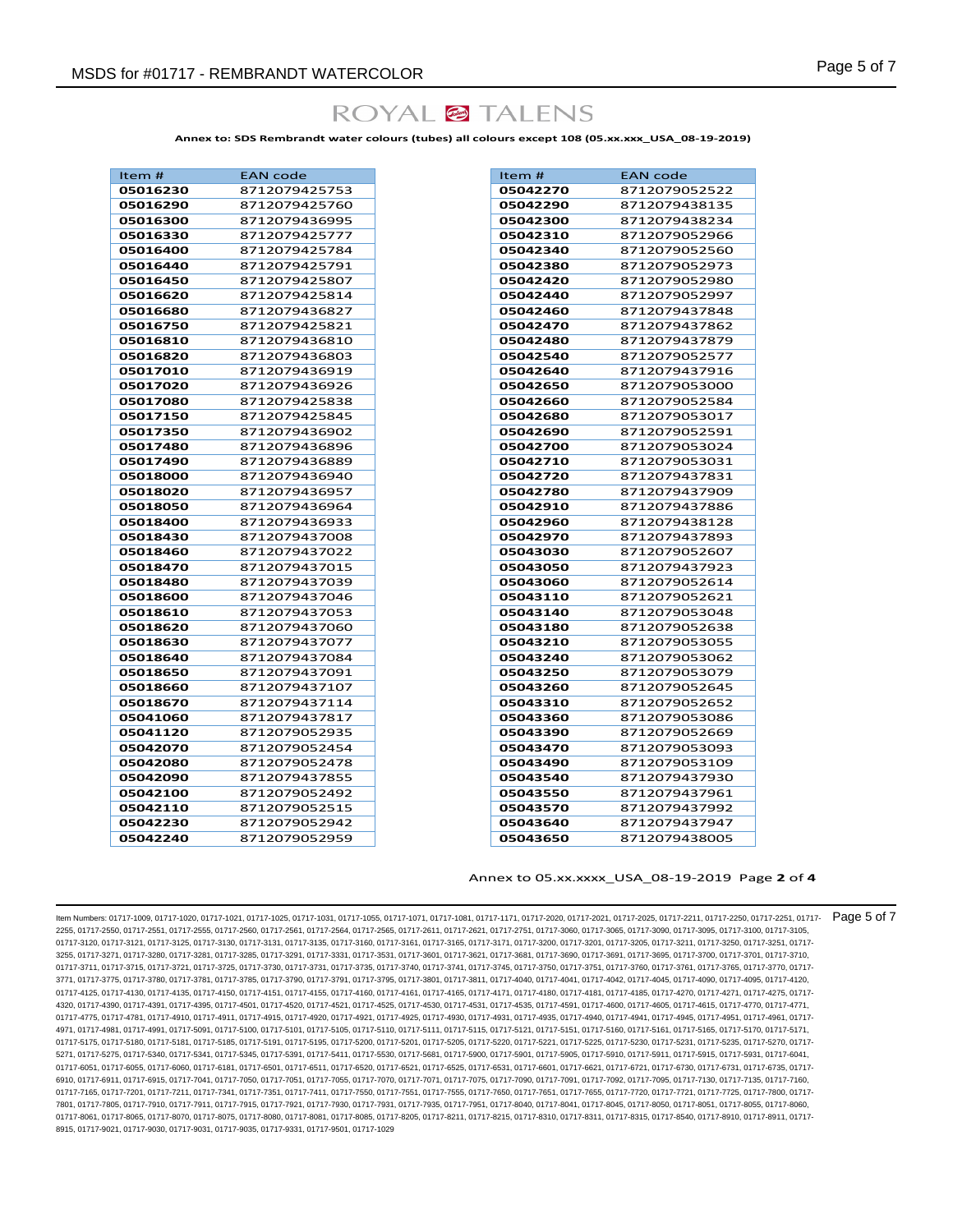

**Annex to: SDS Rembrandt water colours (tubes) all colours except 108 (05.xx.xxx\_USA\_08-19-2019)**

| Item #               | EAN code                       |
|----------------------|--------------------------------|
| 05043660             | 8712079052676                  |
| 05043670             | 8712079437978                  |
| 05043680             | 8712079437985                  |
| 05043700             | 8712079052683                  |
| 05043710             | 8712079052690                  |
| 05043730             | 8712079438241                  |
| 05043770             | 8712079052713                  |
| 05043780             | 8712079052720                  |
| 05043790             | 8712079437954                  |
| 05044030             | 8712079053116                  |
| 05044080             | 8712079052737                  |
| 05044090             | 8712079052744                  |
| 05044100             | 8712079438142                  |
| 05044110             | 8712079052751                  |
| 05044160             | 8712079052768                  |
| 05044170             | 8712079438159                  |
| 05044260             | 8712079053123                  |
| 05045030             | 8712079053130                  |
| 05045060             | 8712079052775                  |
| 05045070             | 8712079053147                  |
| 05045080             | 8712079052782                  |
| 05045110             | 8712079052799                  |
| 05045120             | 8712079053154                  |
| 05045220             | 8712079052805                  |
| 05045250             | 8712079438067                  |
| 05045320             | 8712079053161                  |
| 05045330             | 8712079052812                  |
| 05045340             | 8712079052829                  |
| 05045350             | 8712079053178                  |
| 05045390             | 8712079053185                  |
| 05045480             | 8712079438043                  |
| 05045500             | 8712079438098                  |
| 05045670             | 8712079052836                  |
| 05045680             | 8712079052843                  |
| 05045760<br>05045830 | 8712079052850<br>8712079053192 |
|                      |                                |
| 05045850             | 8712079053208                  |
| 05045860<br>05045930 | 8712079438081<br>8712079440107 |
| 05045950             | 8712079438012                  |
| 05045960             | 8712079438036                  |
| 05045980             | 8712079438074                  |
| 05046100             | 8712079053215                  |
| 05046150             | 8712079053222                  |
|                      |                                |

| Item #   | <b>EAN code</b> |
|----------|-----------------|
| 05046160 | 8712079052867   |
| 05046200 | 8712079053239   |
| 05046230 | 8712079053246   |
| 05046290 | 8712079053253   |
| 05046300 | 8712079438258   |
| 05046330 | 8712079053260   |
| 05046400 | 8712079053277   |
| 05046440 | 8712079053284   |
| 05046450 | 8712079052874   |
| 05046620 | 8712079052881   |
| 05046680 | 8712079052898   |
| 05046750 | 8712079052904   |
| 05046810 | 8712079438111   |
| 05046820 | 8712079438104   |
| 05047010 | 8712079052911   |
| 05047020 | 8712079053291   |
| 05047080 | 8712079052928   |
| 05047150 | 8712079053307   |
| 05047350 | 8712079438180   |
| 05047480 | 8712079438173   |
| 05047490 | 8712079438166   |
| 05048000 | 8712079438203   |
| 05048020 | 8712079438210   |
| 05048050 | 8712079438227   |
| 05048400 | 8712079438197   |
| 05048430 | 8712079438265   |
| 05048460 | 8712079438289   |
| 05048470 | 8712079438272   |
| 05048480 | 8712079438296   |
| 05048600 | 8712079438302   |
| 05048610 | 8712079438319   |
| 05048620 | 8712079438326   |
| 05048630 | 8712079438333   |
| 05048640 | 8712079438340   |
| 05048650 | 8712079438357   |
| 05048660 | 8712079438364   |
| 05048670 | 8712079438371   |
| 05101121 | 8712079051198   |
| 05102071 | 8712079051211   |
| 05102081 | 8712079051235   |
| 05102101 | 8712079051259   |
| 05102111 | 8712079051266   |
| 05102231 | 8712079051280   |
| 05102241 | 8712079051310   |
|          |                 |

#### Annex to 05.xx.xxxx\_USA\_08-19-2019 Page **3** of **4**

Item Numbers: 01717-1009, 01717-1020, 01717-1021, 01717-1025, 01717-1031, 01717-1055, 01717-1071, 01717-1081, 01717-1171, 01717-2020, 01717-2021, 01717-2025, 01717-2211, 01717-2250, 01717-2251, 01717- 2255, 01717-2550, 01717-2551, 01717-2555, 01717-2560, 01717-2561, 01717-2564, 01717-2565, 01717-2611, 01717-2621, 01717-2751, 01717-3060, 01717-3065, 01717-3090, 01717-3095, 01717-3100, 01717-3105, 01717-3120, 01717-3121, 01717-3125, 01717-3130, 01717-3131, 01717-3135, 01717-3160, 01717-3161, 01717-3165, 01717-3171, 01717-3200, 01717-3200, 01717-3205, 01717-3211, 01717-3250, 01717-3250, 01717-3250, 01717-3250, 01717-3 3255, 01717-3271, 01717-3280, 01717-3281, 01717-3285, 01717-3291, 01717-3331, 01717-3531, 01717-3601, 01717-3621, 01717-3681, 01717-3690, 01717-3691, 01717-3695, 01717-3700, 01717-3701, 01717-3710, 01717-3711, 01717-3715, 01717-3721, 01717-3725, 01717-3730, 01717-3731, 01717-3735, 01717-3740, 01717-3741, 01717-3745, 01717-3750, 01717-3751, 01717-3760, 01717-3760, 01717-3765, 01717-3760, 01717-3760, 01717-3760, 01717-3 3771, 01717-3775, 01717-3780, 01717-3781, 01717-3785, 01717-3790, 01717-3791, 01717-3795, 01717-3801, 01717-3811, 01717-4040, 01717-4041, 01717-4042, 01717-4045, 01717-4090, 01717-4095, 01717-4120, 01717-4125, 01717-4130, 01717-4135, 01717-4150, 01717-4151, 01717-4155, 01717-4160, 01717-4161, 01717-4165, 01717-4171, 01717-4180, 01717-4181, 01717-4185, 01717-4185, 01717-4185, 01717-4185, 01717-4185, 01717-4185, 01717-4 4320, 01717-4390, 01717-4391, 01717-4395, 01717-4501, 01717-4520, 01717-4521, 01717-4525, 01717-4530, 01717-4531, 01717-4535, 01717-4591, 01717-4600, 01717-4605, 01717-4615, 01717-4770, 01717-4771, 01717-4775, 01717-4781, 01717-4910, 01717-4911, 01717-4915, 01717-4920, 01717-4921, 01717-4925, 01717-4930, 01717-4931, 01717-4935, 01717-4940, 01717-4941, 01717-4945, 01717-4951, 01717-4961, 01717- 4971, 01717-4981, 01717-4991, 01717-5091, 01717-5100, 01717-5101, 01717-5105, 01717-5110, 01717-5110, 01717-511, 01717-5110, 01717-5121, 01717-5166, 01717-5165, 01717-5170, 01717-5171, 01717-5175, 01717-5180, 01717-5181, 01717-5185, 01717-5191, 01717-5195, 01717-5200, 01717-5201, 01717-5205, 01717-5221, 01717-5221, 01717-5230, 01717-5231, 01717-5235, 01717-5225, 01717-5225, 01717-5225, 01717-5225, 01717-5 5271, 01717-5275, 01717-5340, 01717-5341, 01717-5345, 01717-5391, 01717-5411, 01717-5530, 01717-5681, 01717-5900, 01717-5901, 01717-5905, 01717-5910, 01717-5911, 01717-5915, 01717-5931, 01717-6041, 01717-6051, 01717-6055, 01717-6060, 01717-6181, 01717-6511, 01717-6520, 01717-6521, 01717-6525, 01717-6531, 01717-6601, 01717-6621, 01717-6721, 01717-6730, 01717-6731, 01717-6731, 01717-6731, 01717-6731, 01717-6731, 01717-6 6910, 01717-6911, 01717-6915, 01717-7041, 01717-7050, 01717-7051, 01717-7055, 01717-7070, 01717-7071, 01717-7075, 01717-7090, 01717-7091, 01717-7092, 01717-7092, 01717-7095, 01717-7030, 01717-709, 01717-7090, 01717-7135, 01 01717-7165, 01717-7201, 01717-7211, 01717-7341, 01717-7351, 01717-7411, 01717-7550, 01717-7551, 01717-7555, 01717-7650, 01717-7655, 01717-7655, 01717-7720, 01717-7721, 01717-7721, 01717-7725, 01717-7721, 01717-7855, 01717-7 7801, 01717-7805, 01717-7910, 01717-7911, 01717-7915, 01717-7921, 01717-7930, 01717-7931, 01717-7935, 01717-7951, 01717-8040, 01717-8041, 01717-8045, 01717-8050, 01717-8051, 01717-8055, 01717-8060, 01717-8061, 01717-8065, 01717-8070, 01717-8075, 01717-8080, 01717-8081, 01717-8085, 01717-8215, 01717-8215, 01717-8311, 01717-8311, 01717-8315, 01717-8340, 01717-8910, 01717-8910, 01717-8310, 01717-8315, 01717-8910, 01717-8 8915, 01717-9021, 01717-9030, 01717-9031, 01717-9035, 01717-9331, 01717-9501, 01717-1029 Page 6 of 7